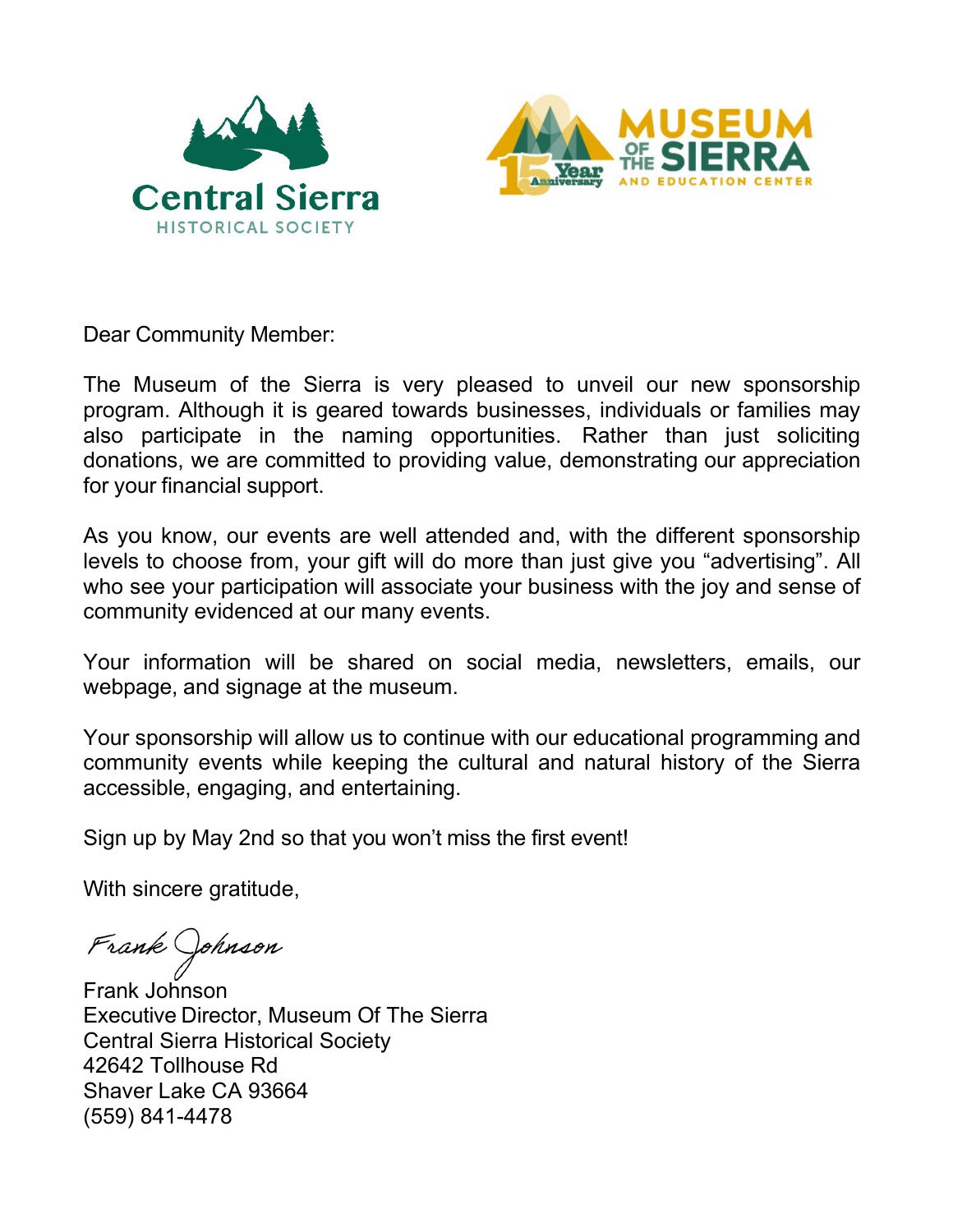



# **SPONSORSHIP OPPORTUNITIES**

#### **The Sierra Sponsorship: \$10,000**

- Sponsorship at the following events. Includes company logo on all print and digital event marketing materials:
	- ◊ Five (5) Friday in the Pines Attendance: 120 each
	- ◊ Six (6) Sierra Voices Attendance: 50-100 each
	- ◊ One (1) Taste of Shaver Attendance: 300
	- ◊ One (1) Wine Tasting in the Woods Attendance: 300
- Annual Fundraiser Attendance: 130
- Table for six (6) to the Annual Fundraiser Attendance: 130
- Logo on promo signage includes all major event signage in town and at the museum entrance
- Logo with click-through link on our website
- Sponsor spotlight post on Facebook and Instagram
- Thank you in our quarterly Newsletter

### **Horizon Sponsorship: \$5,000**

- Sponsorship at the following events. Includes company logo on all print and digital event marketing materials:
	- $\circ$  Five (5) Friday in the Pines Attendance: 120 each
	- ◊ Six (6) Sierra Voices Attendance: 50-100 each
	- ◊ One (1) Taste of Shaver Attendance: 300
- Four (4) tickets to the Annual Fundraiser Attendance: 130
- Sponsor spotlight post on Facebook and Instagram
- Logo with click-through link on our website
- Thank you in our quarterly Newsletter

## **Trail Sponsorship: \$1,000**

- Sponsorship at the following events. Includes company logo on all print and digital event marketing materials:
	- ◊ Six (6) Sierra Voices Attendance: 50-100 each
	- ◊ One (1) Taste of Shaver Attendance: 300
- Sponsor spotlight post on Facebook and Instagram
- Logo with click-through link on our website
- Thank you in our quarterly Newsletter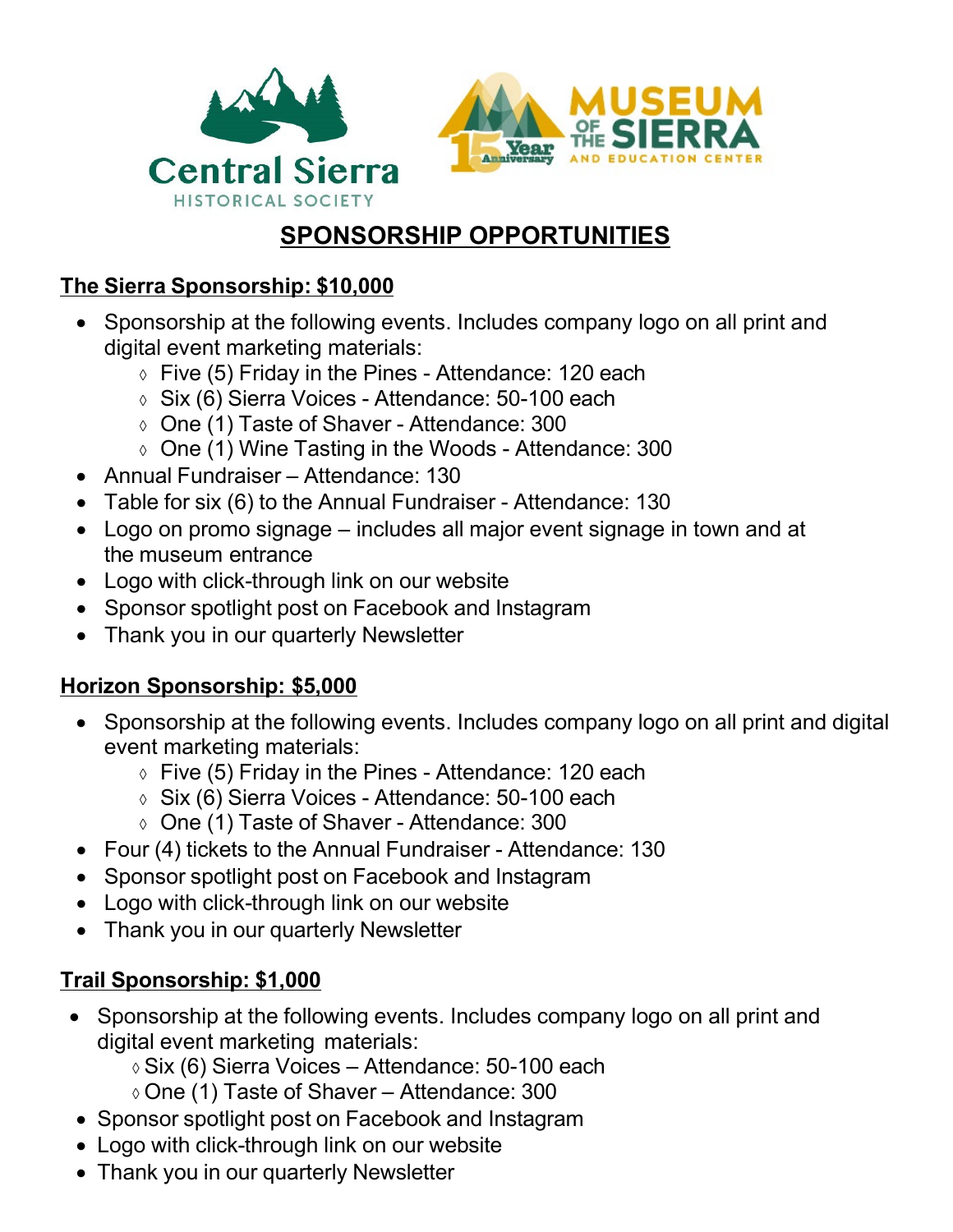| <b>Central Sierra</b><br><b>HISTORICAL SOCIETY</b>                                                      | <b>SPONSORSHIP OPPORTUNITIES</b>     |                                        |                                            |
|---------------------------------------------------------------------------------------------------------|--------------------------------------|----------------------------------------|--------------------------------------------|
| USEU                                                                                                    | <b>Trail Sponsorship:</b><br>\$1,000 | <b>Horizon Sponsorship:</b><br>\$5,000 | <b>The Sierra Sponsorship:</b><br>\$10,000 |
| Friday in the Pines: Company logo on<br>all print and digital event marketing<br>materials              |                                      |                                        |                                            |
| Sierra Voices: Company logo on all<br>print and digital event marketing<br>materials                    |                                      |                                        |                                            |
| Taste of Shaver: Company logo on all<br>print and digital event marketing<br>materials                  |                                      |                                        |                                            |
| <b>Wine Tasting in the Woods: Company</b><br>logo on all print and digital event<br>marketing materials |                                      |                                        |                                            |
| Annual Fundraiser: Company logo on<br>all print and digital event marketing<br>materials                |                                      |                                        |                                            |
| <b>Tickets to Fundraisers</b>                                                                           |                                      |                                        |                                            |
| Logo on promo signage - includes all<br>prominent event signage in town and<br>at the museum entrance   |                                      |                                        |                                            |
| Logo with click-through link on our<br>website                                                          |                                      |                                        |                                            |
| Sponsor spotlight post on Facebook<br>and Instagram                                                     |                                      |                                        |                                            |
| Thank you in our quarterly Newsletter                                                                   |                                      |                                        |                                            |